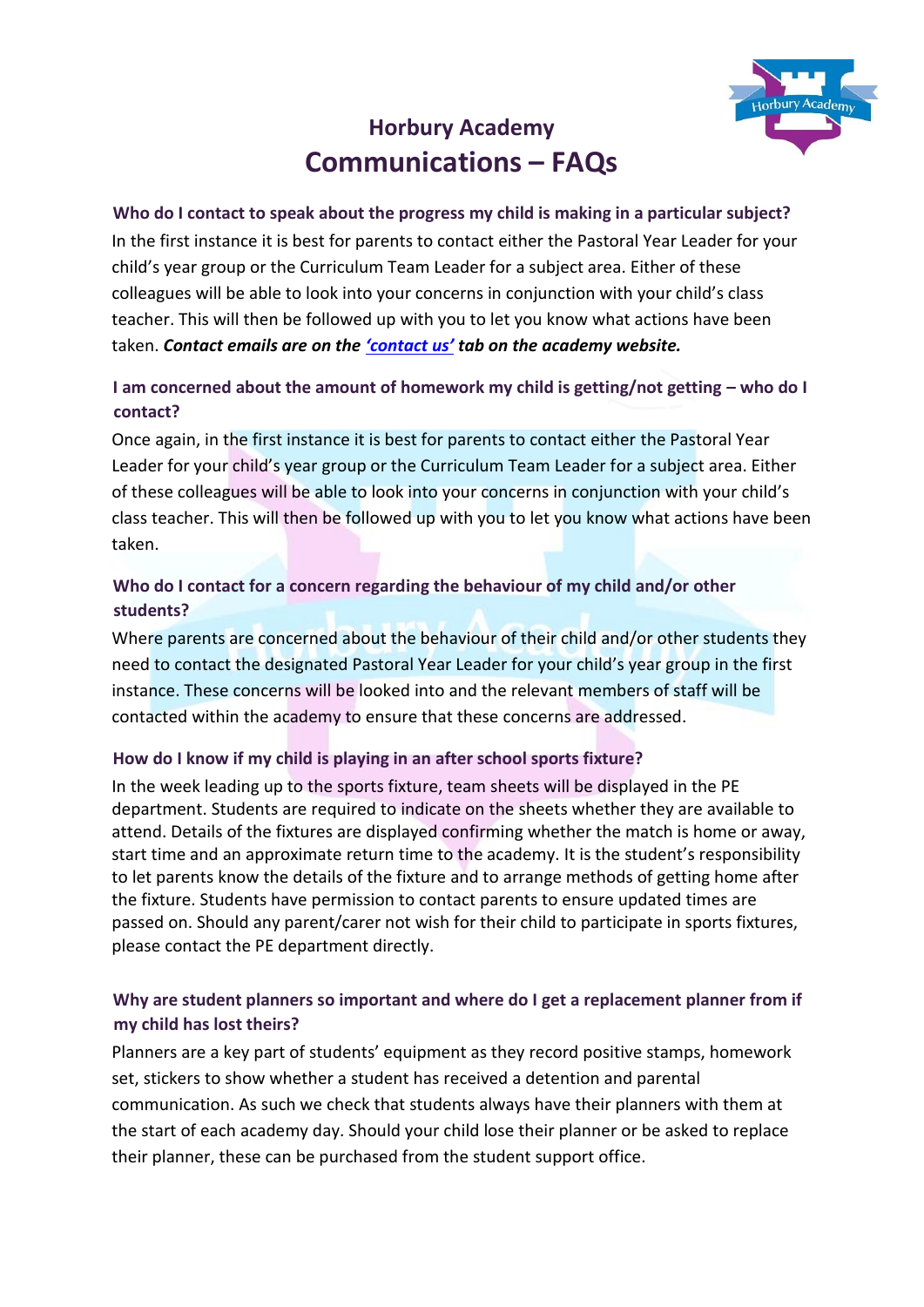#### **How do I top up my child's kitchen account?**

The academy restaurant operates a cashless fingerprint system run through the online system Tucasi. Parents can set up a Tucasi account online and top up from home using a credit/debit card. Students can also bring cash into the academy and top up their account in the top up machines in our Atrium café - these are situated outside the entrance to Music/Drama and the Main Hall. To request a link to set up the Tucasi account, please contact [finance@horbury.accordmat.org.](mailto:finance@horbury.accordmat.org) Parents can access updates on spend and balances on this system. Students are able to see their spend each time they purchase something at the academy Restaurant or Atrium café, as well as their balance. A debit balance of no greater then £2.10 is permitted. If a student's account is overdrawn, a text message is sent home on a Thursday.

#### **How will I receive school correspondence?**

Letters will be issued via the parental app 'MCAS' or by email. We also add whole-academy letters to our website [here](https://horbury.accordmat.org/letters-from-the-academy/) (under the 'parents and carers' tab) so parents can easily access all academy communications.

#### **I** would like to lodge a formal complaint – how do I do this?

We would always hope that we are able to work in partnership with parents and carers to resolve any issues or concerns that may arise. We understand that parents and carers may still wish to formalise their complaints and as such we would direct them to use our academy complaints policy. This policy is available via our website or a paper copy can be posted out upon request. Requests of this nature need to be made via our enquiries email address *[enquiries@horbury.accordmat.org.](mailto:enquiries@horbury.accordmat.org)*

In the first instance, parents are asked to detail their complaint in writing to the Principal. Once your formal complaint is received, this will be investigated and a response will be provided within the timescales outlined within the policy.

#### **Does the academy use social media and where can I find it?**

Horbury Academy uses Facebook and Twitter a[t @HorburyAcademy](https://twitter.com/HorburyAcademy?ref_src=twsrc%5Egoogle%7Ctwcamp%5Eserp%7Ctwgr%5Eauthor) as a means of communicating key events and successes with parents. Our platforms are regularly updated with information that we hope parents and carers will find both useful and interesting.

Horbury Academy will not engage in two-way communication via social media. Instead we would invite parents and carers to work with the academy on key issues and concerns as and when they arise.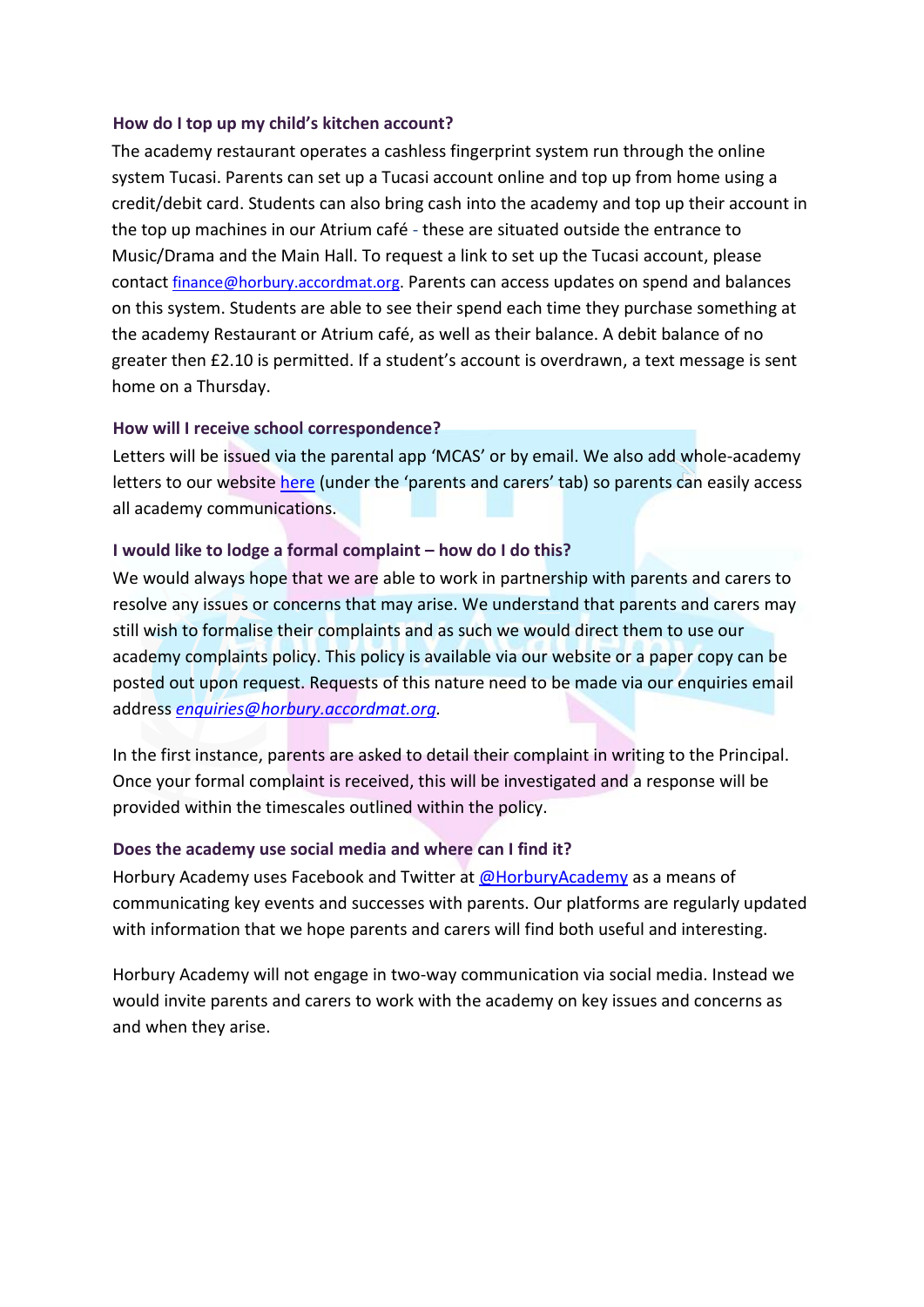## **What should I do if I have a concern about something I have seen on social media regarding the academy?**

We would ask that you contact the academy as soon as possible to notify us and discuss your concerns. Please telephone the academy in the first instance.

Parents/carers are politely requested not to air personal views or comments on the academy Facebook page. Instances of unacceptable language, derogatory or defamatory comments about the academy or potential safeguarding concerns will be reported to Facebook administrators and/or appropriate authorities.

## **Why has my child been issued with a detention?**

There are a number of reasons why a student may be issued with a detention in the academy, please refer to the [Behaviour Policy.](https://horbury.accordmat.org/documents-policies/) The information relating to when a child has been given a detention can be found on the detention sticker, which is placed in the student's planner.

## **What does SLT stand for?**

SLT stands for Senior Leadership Team. This refers to the leaders in the academy who take ultimate responsibility for all aspects of academy provision. This team is made up of the Principal, Vice Principal and a team of Assistant Principals.

We understand that there are many terms used in the academy and indeed in the context of education that parents may find confusing. As such we have created a jargon buster that will hopefully support all parents to understand some of the terminology being used in the academy.

## **Why do you not provide individual class teacher email addresses?**

Parents will notice that we do not readily share the email addresses and contact numbers of academy teaching staff. There are a number of reasons why we ask parents not to contact teachers in the first instance. Firstly, it is not always possible for a teacher to make contact with a parent quickly. Most of our teaching staff have full timetables and understandably they are focusing upon teaching students, planning effective learning and assessing progress.

Secondly, we want to ensure that all academy communication is tracked by leaders within the academy to ensure that issues and concerns are dealt with appropriately and in a timely fashion. By using Pastoral Year Leaders and Curriculum Team Leaders as a first port of call we are better able to ensure that all queries are dealt with effectively and in a timely fashion. Email contacts for Pastoral Year Leaders and Curriculum Team Leaders are listed on the academy website, under the 'c[ontact us](https://horbury.accordmat.org/contactus/)' tab.